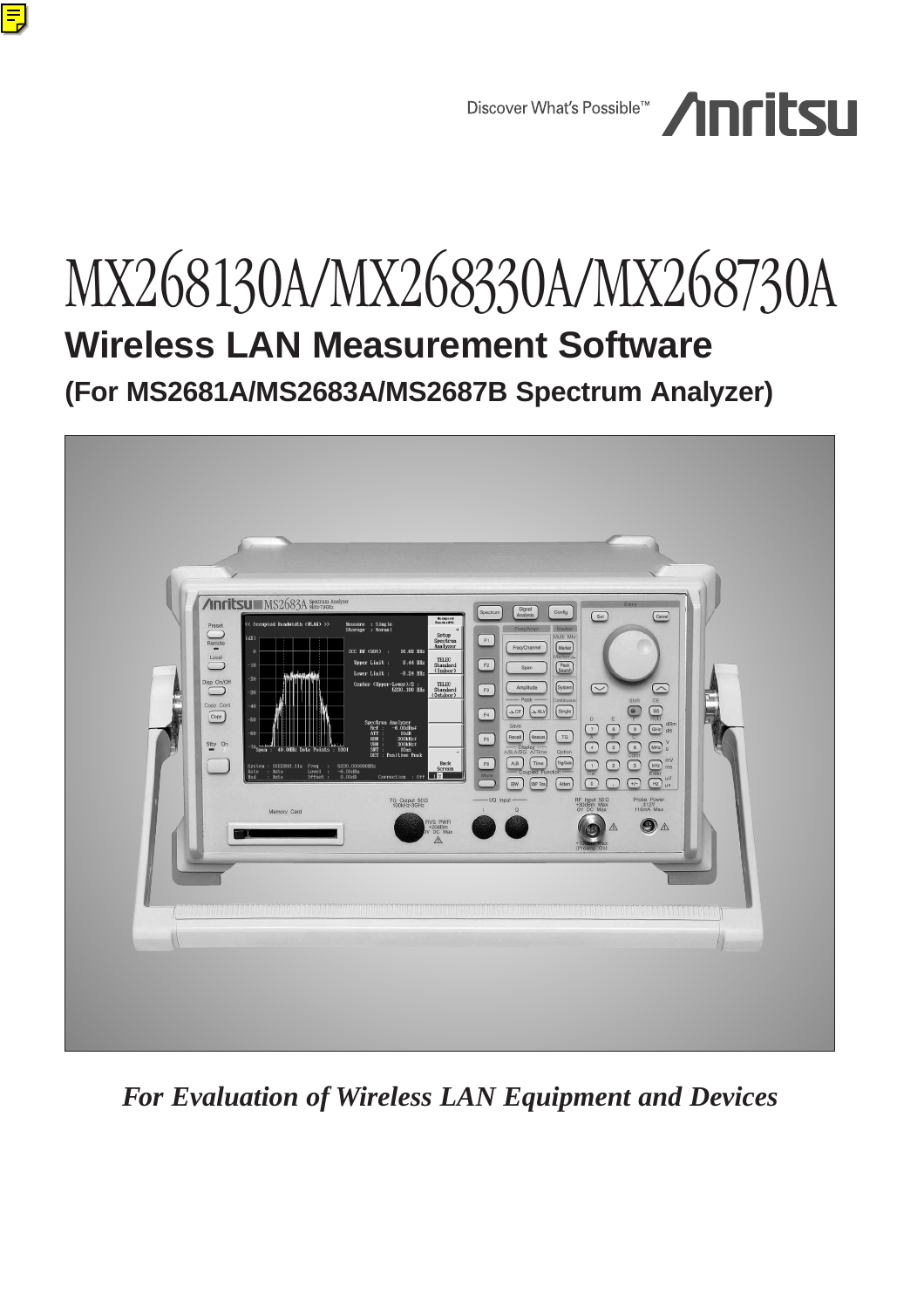# *For evaluation of Wireless LAN equipment and Devices* **Compatible with IEEE802.11a/b, HiperLAN2, HiSWANa**

### **– From Development and Production to Construction and Maintenance –**

The MX268130A/MX268330A/MX268730A Wireless LAN Measurement Software is application software used by the MS2681A/MS2683A/MS2687B spectrum analyzer. A transmission system conforming to the wireless LAN standards can be evaluated by installing this wireless LAN measurement software into the spectrum analyzer.

### **Features**

- **•** Supports the IEEE802.11a/b, HiSWANa and HiperLAN2 standards.
- **•** Analyzes OFDM signals that implement a high-speed data transfer of 54 Mbps.
- **•** Integrates a high-performance DSP, enabling high-speed and high-accuracy measurement using the fast A/D sampling (at 64 MHz). Modulation accuracy can be measured completely in 1 sec or less.
- **•** Capable of measuring harmonics up to 5-time waves of the 5-GHz band wireless LAN (IEEE802.11a, HiSWANa, HiperLAN2) when the MS2687B is used.
- **•** One-touch measurement of tests on transmission characteristics, including modulation analysis and spurious.
- **•** Provides a batch measurement function that automatically measures items that were individually measured before, and displays judgement results for the specified reference value.

### **Measurement items**

Modulation analysis: [IEEE802.11a, HiSWANa, HiperLAN2] Modulation accuracy (EVM) Frequency Phase error Carrier leak Spectrum flatness **Constellation** Modulation accuracy (EVM) vs Sub-carrier Modulation accuracy (EVM) vs Symbol Phase error vs Symbol [IEEE802.11b] Modulation accuracy (EVM) Frequency Amplitude error Phase error Origin offset Constellation Modulation accuracy (EVM) vs Chip Phase error vs Chip Eye-diagram Power Transmitter power Slot display Transient display Occupied bandwidth Adjacent channel power Spectrum mask Spurious, Outband leakage power **Frequency** Macro function (Batch processing) **CCDF**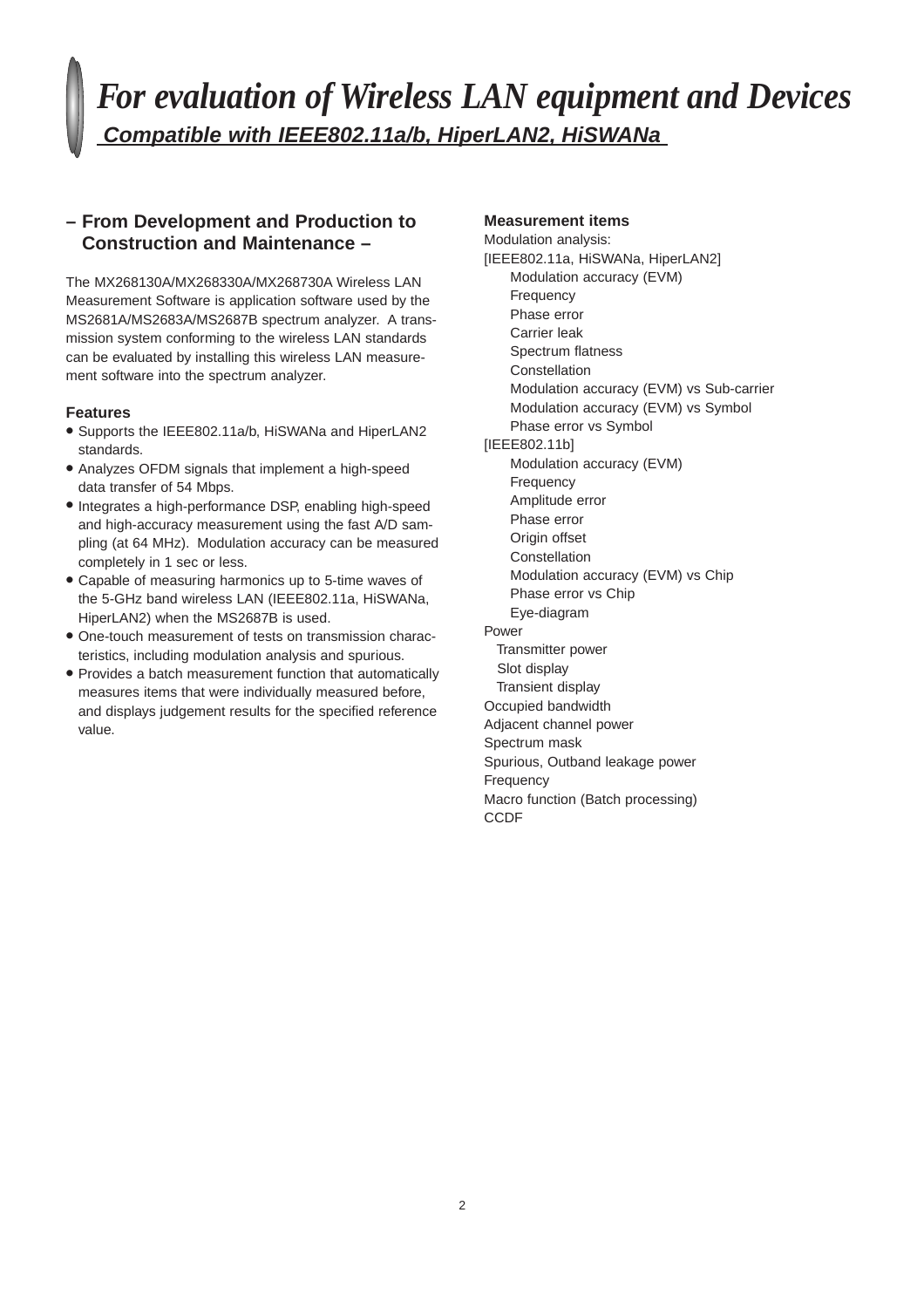### **Setup Common Parameter**

This screen is used to set common parameters such as signaling system, input level, frequency, data rate, target system and so on before starting an analysis. Setting these parameters simplifies measurement operations.



### **Modulation Analysis**

Displays numeric results, including the frequency, execution value and maximum value of the modulation accuracy (EVM) and the execution value of the phase error.

### **Modulation Analysis: Constellation**

Displays the constellation in a graph.



### **Modulation Analysis:**

### **Modulation Accuracy (EVM) vs Subcarrier**

When the measured signal is OFDM, displays the modulation accuracy (EVM) for each subcarrier in a graph. A graph is displayed on the left and numeric results are on the right.

### **Modulation Analysis: Phase Error vs. Symbol/Chip**

Displays the phase errors for each symbol/chip in a graph. A graph is displayed on the left and numeric results are on the right.

### **Modulation Analysis:**

**Modulation Accuracy (EVM) vs. Symbol/Chip** Displays the modulation accuracy (EVM) for each symbol/ chip in a graph.



### **Modulation Analysis: Spectrum Flatness**

Displays the spectrum flatness for each subcarrier in a graph (IEEE802.11a, HiSWANa, HiperLAN2).



### **Modulation Analysis: Eye-Diagram**

Displays the eye diagrams (IEEE802.11b).

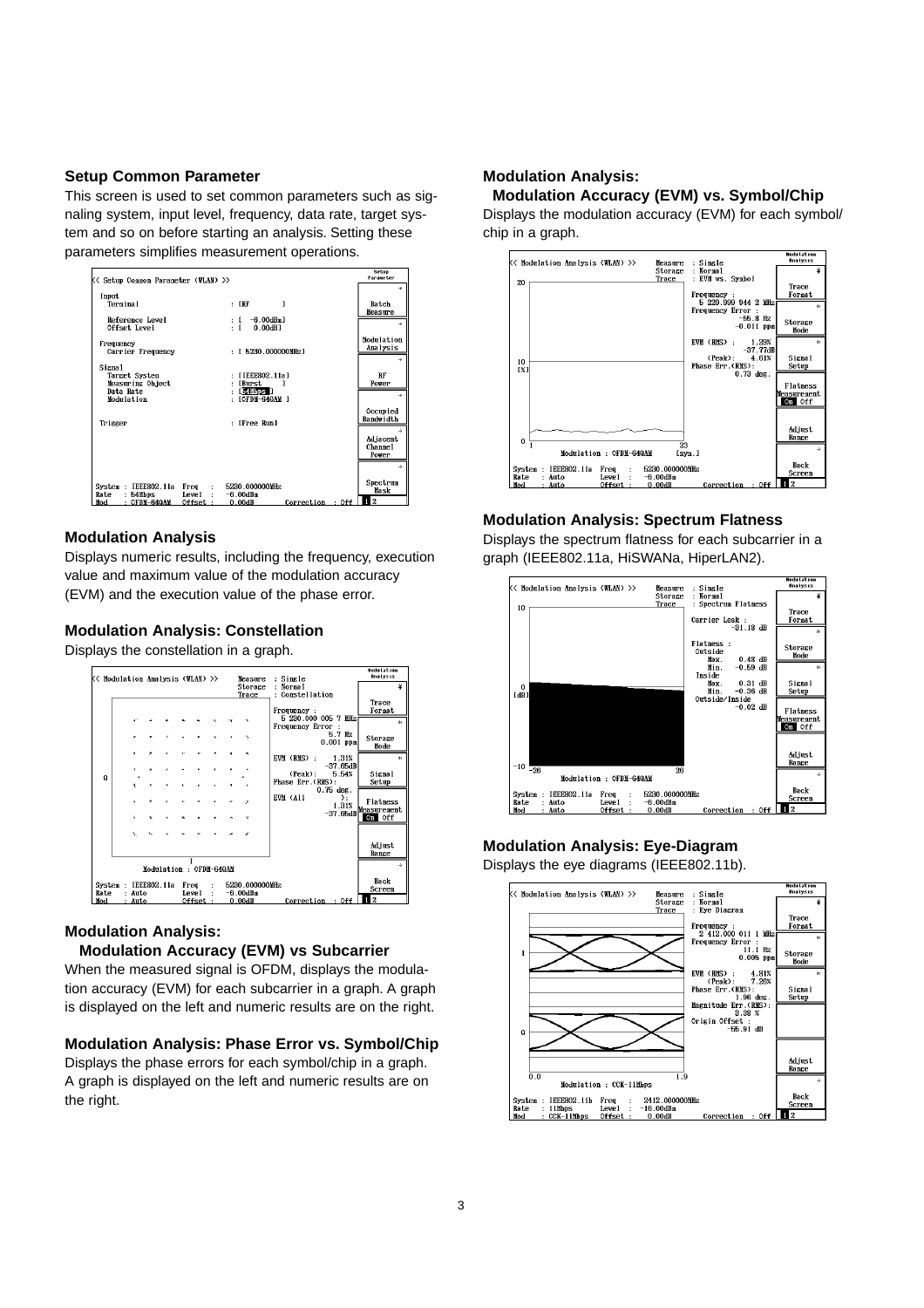### **Power: Slot display**

Displays a burst waveform of one slot. Numeric results such as the average power and maximum transient power are also displayed.



### **Power: Transient display**

Displays an enlarged version of the rising/falling edge of the burst waveform of the slot. The transient time is also displayed. (IEEE802.11b)

### **Occupied Bandwidth**

Displays the occupied frequency bandwidth, which includes 99% of the total radiant power, in a graph and numeric results.



### **Adjacent Channel Power**

Displays the adjacent channel power in a wide-range graph and its numeric results. It is also possible to display the power for each channel separately.



### **Spectrum Mask**

Executes pass/failure judgement using the standard line corresponding to each wireless LAN system. The level difference of the measurement value or the level measurement value is also displayed with its frequency.

### **CCDF**

Displays the cumulative distribution for the difference between the transient power and the average value of the power that is band-limited by a filter.

### **Spurious**

Displays the measured results for the spurious, including frequency, level, judgement result (PASS/FAIL), specifications, RBW and VBW in three sweep modes, on three separate screens.



### **Macro Function (Batch Processing)**

By presetting the judgement values, simultaneous measurement and automatic judgement are executed for the following items. Measured results are displayed in three screens.

- **•** Modulation analysis
- **•** RF power
- **•** Occupied bandwidth
- **•** Adjacent channel power
- **•** Spectrum mask
- **•** Spurious

| K< Batch Measure (WLAN) >>                |                                                                                                                                                                                                                                                                                                                                                                                                                                                                     | <b>Batch</b><br>Heasure |
|-------------------------------------------|---------------------------------------------------------------------------------------------------------------------------------------------------------------------------------------------------------------------------------------------------------------------------------------------------------------------------------------------------------------------------------------------------------------------------------------------------------------------|-------------------------|
| Modulation Analysis                       | $:$ PASS                                                                                                                                                                                                                                                                                                                                                                                                                                                            |                         |
|                                           |                                                                                                                                                                                                                                                                                                                                                                                                                                                                     | Measure                 |
|                                           |                                                                                                                                                                                                                                                                                                                                                                                                                                                                     | Start                   |
|                                           |                                                                                                                                                                                                                                                                                                                                                                                                                                                                     |                         |
|                                           |                                                                                                                                                                                                                                                                                                                                                                                                                                                                     | $\rightarrow$           |
|                                           |                                                                                                                                                                                                                                                                                                                                                                                                                                                                     | Setup                   |
|                                           |                                                                                                                                                                                                                                                                                                                                                                                                                                                                     | Measure                 |
|                                           | $\begin{tabular}{l c c c c c} \hline \textbf{Frequency Error} & $\mathsf{F}\text{-}\mathsf{A}\text{-}\mathsf{S}\text{-}\mathsf{S}$ & $\mathsf{125}\text{-}\mathsf{S}$ & $\mathsf{120}\text{-}00000,0$\text{ }\text{Re}$ \\ \hline \textbf{EWR(RES)} & $\mathsf{1}$ & $-37.96\text{ }\text{dB}$ & $\mathsf{1}$ & $-16.00\text{ }\text{dB}$ \\ \textbf{Pbase Error} & $\mathsf{1}$ & $4.53\text{ }\text{ }\text{ }\text{ } 4.53\text{ }\text{ }\text{ }\text{ } 4.53$ | Table                   |
|                                           |                                                                                                                                                                                                                                                                                                                                                                                                                                                                     | \$                      |
| <b>RF Power</b>                           | $:$ PASS                                                                                                                                                                                                                                                                                                                                                                                                                                                            | View                    |
|                                           |                                                                                                                                                                                                                                                                                                                                                                                                                                                                     | Select                  |
|                                           |                                                                                                                                                                                                                                                                                                                                                                                                                                                                     | Page 1                  |
|                                           |                                                                                                                                                                                                                                                                                                                                                                                                                                                                     | ż                       |
| Occupied Bandwidth : PASS                 |                                                                                                                                                                                                                                                                                                                                                                                                                                                                     |                         |
| Occupied Bandwidth(99%)                   | $: 16.64$ MHz $(18.00$ MHz)                                                                                                                                                                                                                                                                                                                                                                                                                                         | Calibration             |
| Adjacent Channel Power : PASS             |                                                                                                                                                                                                                                                                                                                                                                                                                                                                     |                         |
|                                           |                                                                                                                                                                                                                                                                                                                                                                                                                                                                     |                         |
|                                           | 20MHz(Lower & Upper) : -35.14 dB -35.25 dB ( -25.00 dB)<br>40MHz(Lower & Upper) : -44.37 dB -44.51 dB ( -40.00 dB)                                                                                                                                                                                                                                                                                                                                                  | Adiust                  |
|                                           |                                                                                                                                                                                                                                                                                                                                                                                                                                                                     | Range                   |
| Spectrum Mask : PASS                      |                                                                                                                                                                                                                                                                                                                                                                                                                                                                     | ÷.                      |
| Total Judgement : PASS                    |                                                                                                                                                                                                                                                                                                                                                                                                                                                                     |                         |
| System: IEEE802.11a Freq : 5230.000000MHz |                                                                                                                                                                                                                                                                                                                                                                                                                                                                     | Back                    |
| : Auto $Lewel$ : $-6.00dBn$<br>Rate       |                                                                                                                                                                                                                                                                                                                                                                                                                                                                     | Screen                  |
|                                           |                                                                                                                                                                                                                                                                                                                                                                                                                                                                     | 12                      |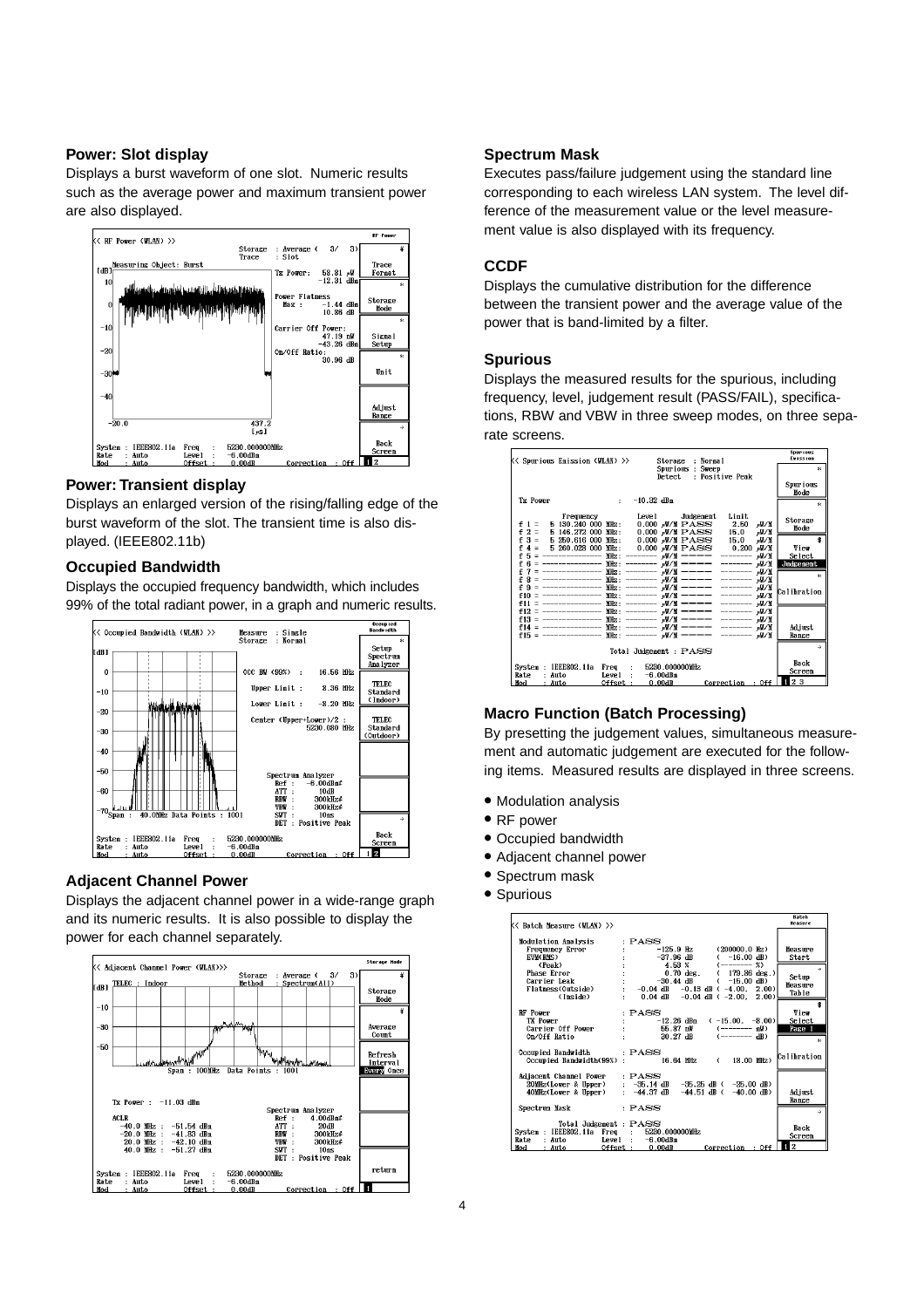# *Specifications*

Guaranteed specifications after Adjust Range and Power Calibration keys pressed. Can be set when pre-amp on is installed MS2681A-08 and MS2683A-08 option in the main frame.

### **• IEEE802.11a**

| Model                  |                                       | <b>MS2681A</b>                                                                                                                                          | <b>MS2683A</b>                                                                        | <b>MS2687B</b>                                                                           |  |
|------------------------|---------------------------------------|---------------------------------------------------------------------------------------------------------------------------------------------------------|---------------------------------------------------------------------------------------|------------------------------------------------------------------------------------------|--|
| Frequency range        |                                       | 100 MHz to 3 GHz                                                                                                                                        | 100 MHz to 6 GHz (at pre-amp off)<br>100 MHz to 3 GHz (at pre-amp on)                 | 100 MHz to 6 GHz                                                                         |  |
| Modulation type        |                                       | OFDM-64QAM, OFDM-16QAM, OFDM-QPSK, OFDM-BPSK, AUTO                                                                                                      |                                                                                       |                                                                                          |  |
| Data rate              |                                       | 54 Mbps, 48 Mbps, 36 Mbps, 24 Mbps, 18 Mbps, 12 Mbps, 9 Mbps, 6 Mbps, AUTO                                                                              |                                                                                       |                                                                                          |  |
|                        | Measurement level range               | $-26$ to $+26$ dBm (at pre-amp off)<br>$-26$ to $+24$ dBm<br>$-46$ to +26 dBm (at pre-amp on, $\leq$ 3 GHz)                                             |                                                                                       |                                                                                          |  |
|                        | Measurement items                     | Carrier frequency, modulation accuracy (RMS, Peak), phase error (RMS), carrier leak, spectrum flatness                                                  |                                                                                       |                                                                                          |  |
|                        | Display waveform                      | Constellation, EVM vs symbol number, EVM vs Sub-carrier number<br>Phase error vs symbol number, spectrum flatness                                       |                                                                                       |                                                                                          |  |
|                        | Measurement<br>frequency intake range | +18° to +35°C, setting frequency ±120 kHz                                                                                                               |                                                                                       |                                                                                          |  |
|                        | Carrier frequency                     | Frequency: 4.9 to 6 GHz<br>Frequency: 2 to 2.5 GHz                                                                                                      |                                                                                       |                                                                                          |  |
|                        | accuracy                              | Input level: -10 dBm, averaging 30 times, +18° to +35°C,<br>$\pm$ (reference oscillator x setting frequency + 500 Hz)                                   |                                                                                       |                                                                                          |  |
|                        |                                       | Frequency: 2 to 2.5 GHz                                                                                                                                 | Frequency: 4.9 to 6 GHz                                                               |                                                                                          |  |
|                        | Modulation accuracy                   | Input level: -10 dBm, averaging 30 times, +18° to +35°C<br>$1.5$ % $rms$ (typ.)                                                                         |                                                                                       |                                                                                          |  |
| Modulation<br>analysis | Constellation                         | Display format:<br>All sub-carriers, 1 sub-carrier<br>First symbol, Last symbol, Pilot only<br>Both sides sub-carriers                                  |                                                                                       |                                                                                          |  |
|                        | EVM error vs symbol                   | Vertical line (full scale): 5%, 10%, 20%, 50%, 100%<br>Horizontal line: Symbol number, 1 to 1367 symbol                                                 |                                                                                       |                                                                                          |  |
|                        | Phase error vs symbol                 | Vertical line (full scale): 5 deg, 10 deg, 20 deg, 50 deg, 100 deg<br>Horizontal line: Symbol number, 1 to 1367 symbol                                  |                                                                                       |                                                                                          |  |
|                        | EVM vs sub-carrier                    | Vertical line (full scale): 5%, 10%, 20%, 50%, 100%<br>Horizontal line: Sub-carrier number                                                              |                                                                                       |                                                                                          |  |
|                        | Spectrum flatness                     | Vertical line (full scale): 5 dB, 10 dB, 20 dB, 50 dB, 100 dB<br>Horizontal line: Sub-carrier number                                                    |                                                                                       |                                                                                          |  |
|                        | Measurement items                     | Burst average power, carrier off power, burst on/off ratio                                                                                              |                                                                                       |                                                                                          |  |
| RF power               | Slot display                          | Display burst wave<br>Vertical line unit: dBm, dB, %<br>Horizontal line: -20 to 5488 µs (max)                                                           |                                                                                       |                                                                                          |  |
|                        | <b>Transient display</b>              | Display rising/falling burst wave<br>Vertical line: dBm. dB. %<br>Horizontal line: $-4$ to $+4$ µs (rising edge), falling edge $±4$ µs (falling edge)   |                                                                                       |                                                                                          |  |
|                        | Burst average power<br>accuracy       | Frequency: 2 to 2.5 GHz<br>Input level:<br>$\pm$ 1.7 dB (pre-amp off, $-18$ to 0 dBm)<br>Averaging 30 times<br>$\pm 2.0$ dB (pre-amp on, $-38$ to 0 dB) | Frequency: 4.9 to 6 GHz<br>Input level: -18 to 0 dBm<br>Averaging 30 times<br>±2.7 dB | Frequency: 4.9 to 6 GHz<br>Input level: - 26 to 0 dBm<br>Averaging 30 times<br>$±2.9$ dB |  |
|                        | Ramp down detection                   | Suitable waveform is displayed by detecting burst falling edge automatically.                                                                           |                                                                                       |                                                                                          |  |
|                        | Normal                                | Refresh waveform/data for each measurement                                                                                                              |                                                                                       |                                                                                          |  |
| Storage<br>mode        | Average                               | Waveform display is same as normal mode.<br>Data display is averaged data by averaging number.<br>Averaging number: 2 to 999                            |                                                                                       |                                                                                          |  |
| Overwrite              |                                       | Waveform is overwritten without erasing previous waveform.<br>Data display is same as normal.                                                           |                                                                                       |                                                                                          |  |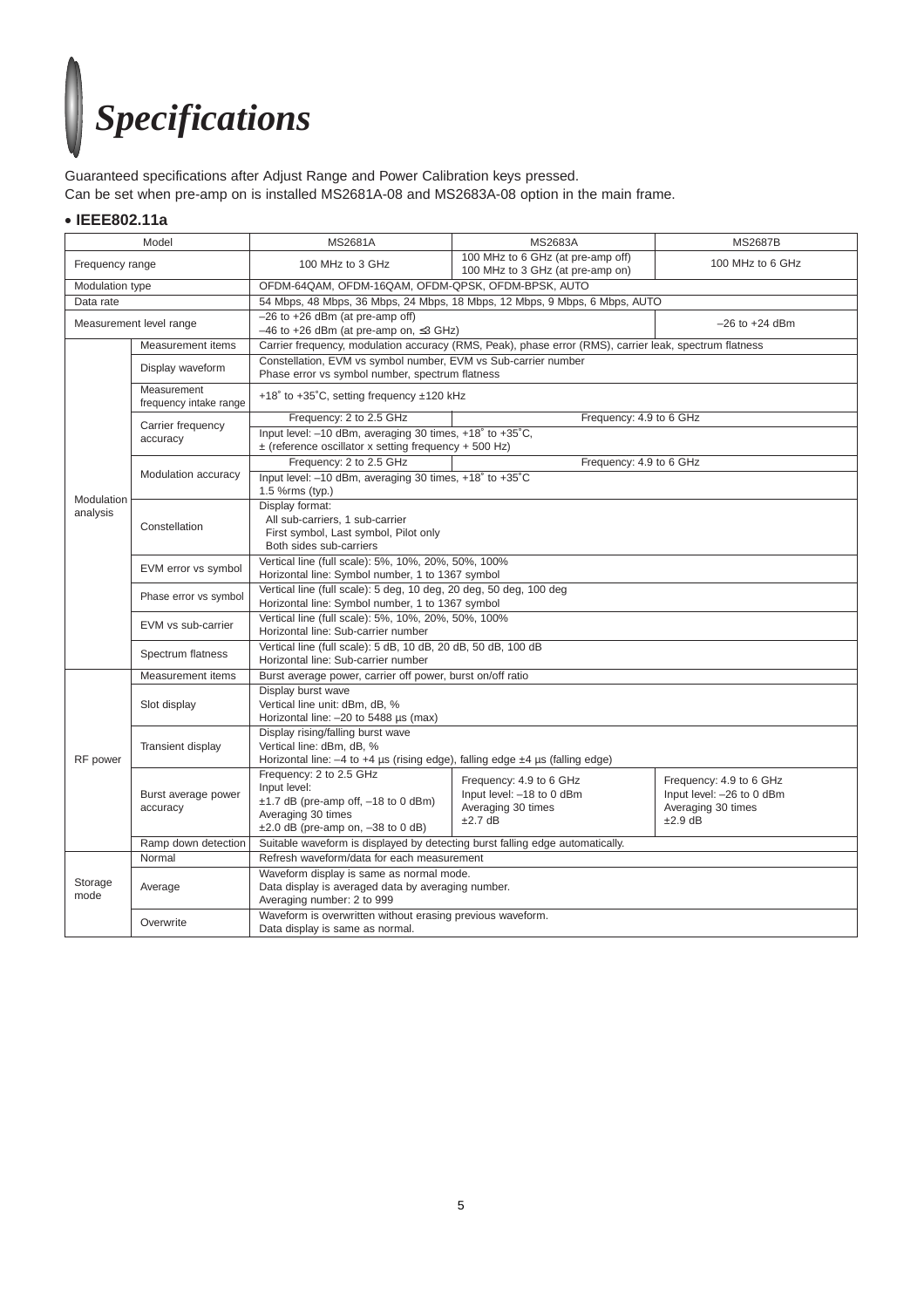### **• HiSWANa, HiperLAN2**

| Model                  |                                       | <b>MS2681A</b>                                                                                                                                           | <b>MS2683A</b>                                                                        | <b>MS2687B</b>                                                                          |  |
|------------------------|---------------------------------------|----------------------------------------------------------------------------------------------------------------------------------------------------------|---------------------------------------------------------------------------------------|-----------------------------------------------------------------------------------------|--|
| Frequency range        |                                       | 100 MHz to 3 GHz                                                                                                                                         | 100 MHz to 6 GHz (at pre-amp off)<br>100 MHz to 3 GHz (at pre-amp on)                 | 100 MHz to 6 GHz                                                                        |  |
| Modulation type        |                                       | OFDM-64QAM, OFDM-16QAM, OFDM-QPSK, OFDM-BPSK, AUTO                                                                                                       |                                                                                       |                                                                                         |  |
| Data rate              |                                       | 54 Mbps, 36 Mbps, 27 Mbps, 18 Mbps, 12 Mbps, 9 Mbps, 6 Mbps, AUTO                                                                                        |                                                                                       |                                                                                         |  |
|                        | Measurement level range               | $-26$ to $+26$ dBm (at pre-amp off)<br>$-26$ to $+24$ dBm<br>$-46$ to $+26$ dBm (at pre-amp on, $\leq$ 3 GHz)                                            |                                                                                       |                                                                                         |  |
|                        | Measurement items                     | Carrier frequency, modulation accuracy (RMS, Peak), phase error (RMS), carrier leak, spectrum flatness                                                   |                                                                                       |                                                                                         |  |
|                        | Display waveform                      | Constellation, EVM vs symbol number, EVM vs Sub-carrier number<br>Phase error vs symbol number, spectrum flatness                                        |                                                                                       |                                                                                         |  |
|                        | Measurement<br>frequency intake range | +18° to +35°C, setting frequency ±120 kHz                                                                                                                |                                                                                       |                                                                                         |  |
|                        | Carrier frequency                     | Frequency: 2 to 2.5 GHz<br>Frequency: 4.9 to 6 GHz                                                                                                       |                                                                                       |                                                                                         |  |
|                        | accuracy                              | Input level: -10 dBm, averaging 30 times, +18° to +35°C,<br>$\pm$ (reference oscillator x setting frequency + 500 Hz)                                    |                                                                                       |                                                                                         |  |
|                        |                                       | Frequency: 2 to 2.5 GHz<br>Frequency: 4.9 to 6 GHz                                                                                                       |                                                                                       |                                                                                         |  |
|                        | Modulation accuracy                   | Input level: -10 dBm, averaging 30 times, +18° to +35°C<br>1.5 %rms (typ.)                                                                               |                                                                                       |                                                                                         |  |
| Modulation<br>analysis | Constellation                         | Display format:<br>All sub-carriers, 1 sub-carrier<br>First symbol, Last symbol, Pilot only<br>Both sides sub-carriers                                   |                                                                                       |                                                                                         |  |
|                        | EVM error vs symbol                   | Vertical line (full scale): 5%, 10%, 20%, 50%, 100%<br>Horizontal line: symbol number 1 to 1367 symbol                                                   |                                                                                       |                                                                                         |  |
|                        | Phase error vs symbol                 | Vertical line (full scale): 5 deg, 10 deg, 20 deg, 50 deg, 100 deg<br>Horizontal line: symbol number 1 to 1367 symbol                                    |                                                                                       |                                                                                         |  |
|                        | EVM vs sub-carrier                    | Vertical line (full scale): 5%, 10%, 20%, 50%, 100%<br>Horizontal line: Sub-carrier number                                                               |                                                                                       |                                                                                         |  |
|                        | Spectrum flatness                     | Vertical line (full scale): 5 dB, 10 dB, 20 dB, 50 dB, 100 dB<br>Horizontal line: Sub-carrier number                                                     |                                                                                       |                                                                                         |  |
|                        | Measurement items                     | Burst average power, carrier off power, burst on/off ratio                                                                                               |                                                                                       |                                                                                         |  |
|                        | Slot display                          | Display burst wave<br>Vertical line unit: dBm, dB, %<br>Horizontal line: -20 to 5488 µs (max)                                                            |                                                                                       |                                                                                         |  |
| RF power               | <b>Transient display</b>              | Display rising/falling burst wave<br>Vertical line: dBm, dB, %<br>Horizontal line: $-4$ to $+4$ µs (rising edge), falling edge $\pm 4$ µs (falling edge) |                                                                                       |                                                                                         |  |
|                        | Burst average power<br>accuracy       | Frequency: 2 to 2.5 GHz<br>Input level:<br>$\pm$ 1.7 dB (pre-amp off, -18 to 0 dBm)<br>Averaging 30 times<br>$\pm 2.0$ dB (pre-amp on, $-38$ to 0 dB)    | Frequency: 4.9 to 6 GHz<br>Input level: -18 to 0 dBm<br>Averaging 30 times<br>±2.7 dB | Frequency: 4.9 to 6 GHz<br>Input level: -26 to 0 dBm<br>Averaging 30 times<br>$±2.9$ dB |  |
|                        | Ramp down detection                   | Suitable waveform is displayed by detecting burst falling edge automatically.                                                                            |                                                                                       |                                                                                         |  |
|                        | Normal                                | Refresh waveform/data for each measurement                                                                                                               |                                                                                       |                                                                                         |  |
| Storage<br>mode        | Average                               | Waveform display is same as normal mode.<br>Data display is averaged data by averaging number.<br>Averaging number: 2 to 999                             |                                                                                       |                                                                                         |  |
|                        | Overwrite                             | Waveform is overwritten without erasing previous waveform.<br>Data display is same as normal.                                                            |                                                                                       |                                                                                         |  |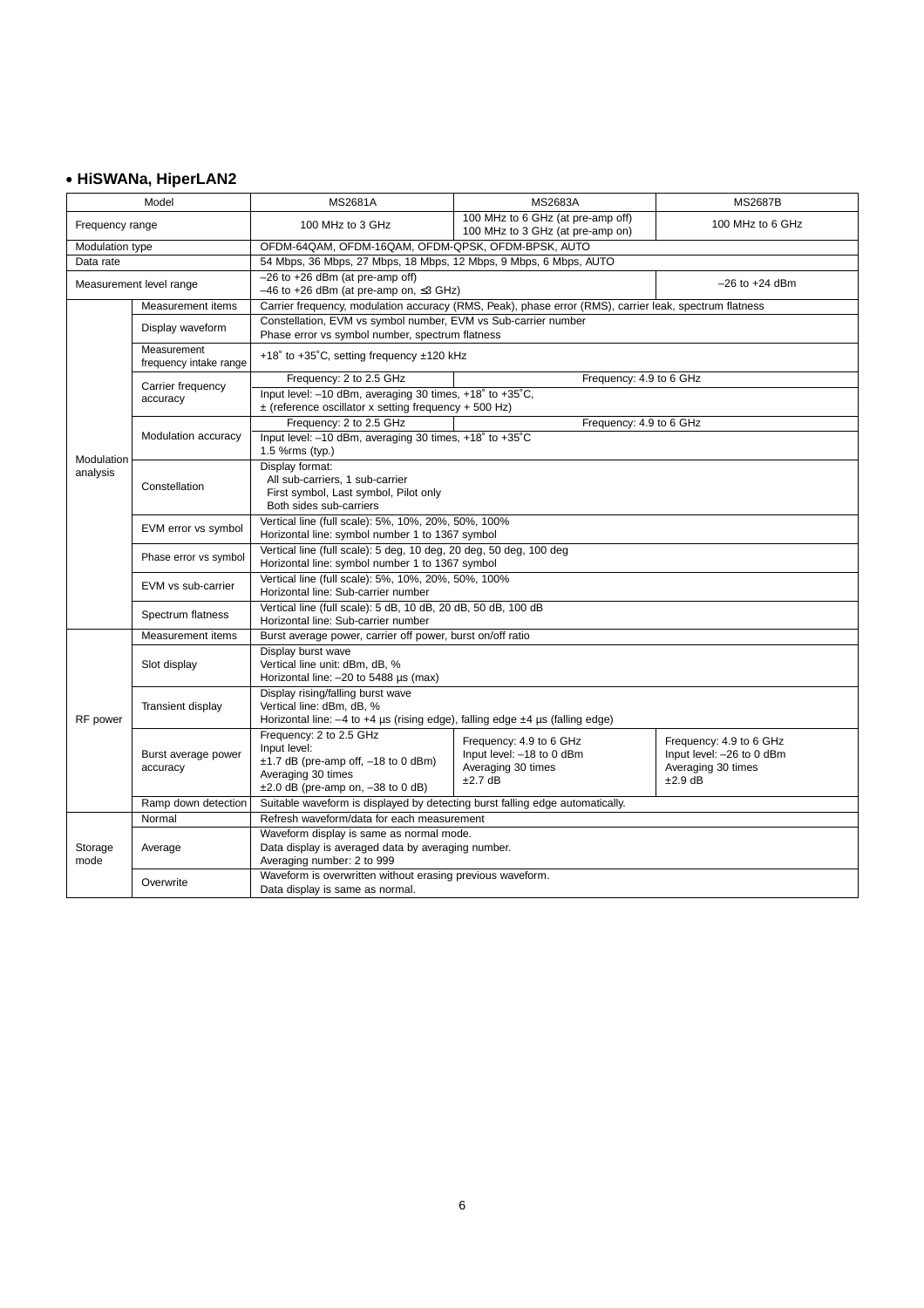### **• IEEE802.11b**

| Model                                                                                                |                                 | <b>MS2681A</b>                                                                                                                                                | MS2683A                                                                            | <b>MS2687B</b>                                                                            |  |
|------------------------------------------------------------------------------------------------------|---------------------------------|---------------------------------------------------------------------------------------------------------------------------------------------------------------|------------------------------------------------------------------------------------|-------------------------------------------------------------------------------------------|--|
| Frequency range                                                                                      |                                 | 100 MHz to 3 GHz                                                                                                                                              |                                                                                    |                                                                                           |  |
| Modulation type                                                                                      |                                 | CCK, DQPSK, DBPSK, AUTO                                                                                                                                       |                                                                                    |                                                                                           |  |
| Data rate                                                                                            |                                 | 11 Mbps, 5.5 Mbps, 2 Mbps, 1 Mbps, AUTO                                                                                                                       |                                                                                    |                                                                                           |  |
|                                                                                                      | Measurement level range         | $-26$ to $+26$ dBm (pre-amp off)<br>$-46$ to $+26$ dBm (pre-amp on, $\leq$ 3 GHz)                                                                             |                                                                                    | $-26$ to $+24$ dBm                                                                        |  |
|                                                                                                      | Measurement items               | Carrier frequency, modulation accuracy (RMS, Peak), phase error (RMS), amplitude error (RMS), origin offset                                                   |                                                                                    |                                                                                           |  |
|                                                                                                      | Display waveform                | Constellation, EVM vs Chip. Phase error vs Chip. Eve-diagram                                                                                                  |                                                                                    |                                                                                           |  |
| Measurement<br>frequency intake range                                                                |                                 | +18° to +35°C, setting frequency ±120 kHz                                                                                                                     |                                                                                    |                                                                                           |  |
| Modulation                                                                                           | Carrier frequency<br>accuracy   | $\pm$ (reference oscillator x setting frequency + 200 Hz)                                                                                                     | Frequency: 2.4 to 2.5 GHz, Input level: -10 dBm, averaging 30 times, +18° to +35°C |                                                                                           |  |
| analysis<br>Modulation accuracy                                                                      |                                 | Frequency: 2.4 to 2.5 GHz, Input level -10 dBm, averaging 30 times, +18° to +35°C<br>$2.3\%$ rms (typ.)                                                       |                                                                                    |                                                                                           |  |
|                                                                                                      | Constellation                   | Error scale display: 5%, 10%, 20%, 35%, OFF                                                                                                                   |                                                                                    |                                                                                           |  |
|                                                                                                      | EVM vs Chip                     | Vertical line (full scale): 5%, 10%, 20%, 50%, 100%<br>Horizontal line: Chip number 256 to 4096 chips                                                         |                                                                                    |                                                                                           |  |
|                                                                                                      | Phase error vs Chip             | Vertical line (full scale): 5 deg, 10 deg, 20 deg, 50 deg, 100 deg<br>Horizontal line: Chip number 256 to 4096 chips                                          |                                                                                    |                                                                                           |  |
|                                                                                                      | Measurement items               | Burst average power, carrier off power, burst on/off ratio                                                                                                    |                                                                                    |                                                                                           |  |
|                                                                                                      | Slot display                    | Display burst wave<br>Vertical line unit: dBm, dB, %<br>Horizontal line: -20 to 5488 µs (max)                                                                 |                                                                                    |                                                                                           |  |
| RF power                                                                                             | Transient display               | Display rising/falling burst wave<br>Vertical line unit: dBm, dB, %<br>Horizontal line: $-4$ to $+4$ µs (rising edge), falling edge $\pm 4$ µs (falling edge) |                                                                                    |                                                                                           |  |
|                                                                                                      | Burst average power<br>accuracy | Frequency: 2.4 to 2.5 GHz, averaging 30 times<br>$±1.7$ dB ( $-18$ to 0 dBm, pre-amp off)<br>$\pm 2.0$ dB (-38 to 0 dBm, pre-amp on)                          |                                                                                    | Frequency: 2.4 to 2.5 GHz<br>Input level: -26 to 0 dBm<br>Averaging 30 times<br>$±1.9$ dB |  |
| Ramp down detection<br>Suitable waveform is displayed by detecting burst falling edge automatically. |                                 |                                                                                                                                                               |                                                                                    |                                                                                           |  |
|                                                                                                      | Normal                          | Refresh waveform/data for each measurement                                                                                                                    |                                                                                    |                                                                                           |  |
| Storage<br>mode                                                                                      | Average                         | Waveform display is same as normal mode.<br>Data display is averaged data by averaging number.<br>Averaging number: 2 to 999                                  |                                                                                    |                                                                                           |  |
|                                                                                                      | Overwrite                       | Waveform is overwritten without erasing previous waveform.<br>Data display is same as normal.                                                                 |                                                                                    |                                                                                           |  |

### **• CCDF**

|                                                                                                                                                              | Model    | MS2681A                                                                                                                                                     | MS2683A                                                         | <b>MS2687B</b>   |  |
|--------------------------------------------------------------------------------------------------------------------------------------------------------------|----------|-------------------------------------------------------------------------------------------------------------------------------------------------------------|-----------------------------------------------------------------|------------------|--|
| Frequency range                                                                                                                                              |          | 100 MHz to 3 GHz                                                                                                                                            | 100 MHz to 6 GHz (pre-amp off)<br>100 MHz to 3 GHz (pre-amp on) | 100 MHz to 6 GHz |  |
| CCDF: Measure complementary cumulative distribution of input signal<br>Measurement method<br>APD: Measure amplitude probability distribution of input signal |          |                                                                                                                                                             |                                                                 |                  |  |
| 10000 to 2000000000<br>Data count number                                                                                                                     |          |                                                                                                                                                             |                                                                 |                  |  |
| Analysis time<br>0.001 to 100 ms                                                                                                                             |          |                                                                                                                                                             |                                                                 |                  |  |
| Filter<br>22 MHz, 20 MHz, 10 MHz, 5 MHz, 3 MHz, 3.84 MHz (RRC), 3.84 MHz (RC)                                                                                |          |                                                                                                                                                             |                                                                 |                  |  |
| Trigger                                                                                                                                                      | Free run | Input signal continuously regardless input signal condition                                                                                                 |                                                                 |                  |  |
|                                                                                                                                                              | Wide IF  | Input signal synchronized with video signal.<br>Trigger edge: Rise, Fall<br>Trigger delay: $-10000$ to $+10000$ $\mu s$<br>Trigger level: High, Middle, Low |                                                                 |                  |  |
|                                                                                                                                                              | External | Input signal synchronized with trigger signal at TRIG/GATE IN connector.<br>Trigger edge: Rise, Fall<br>Trigger delay: $-10000$ to $+10000$ $\mu s$         |                                                                 |                  |  |